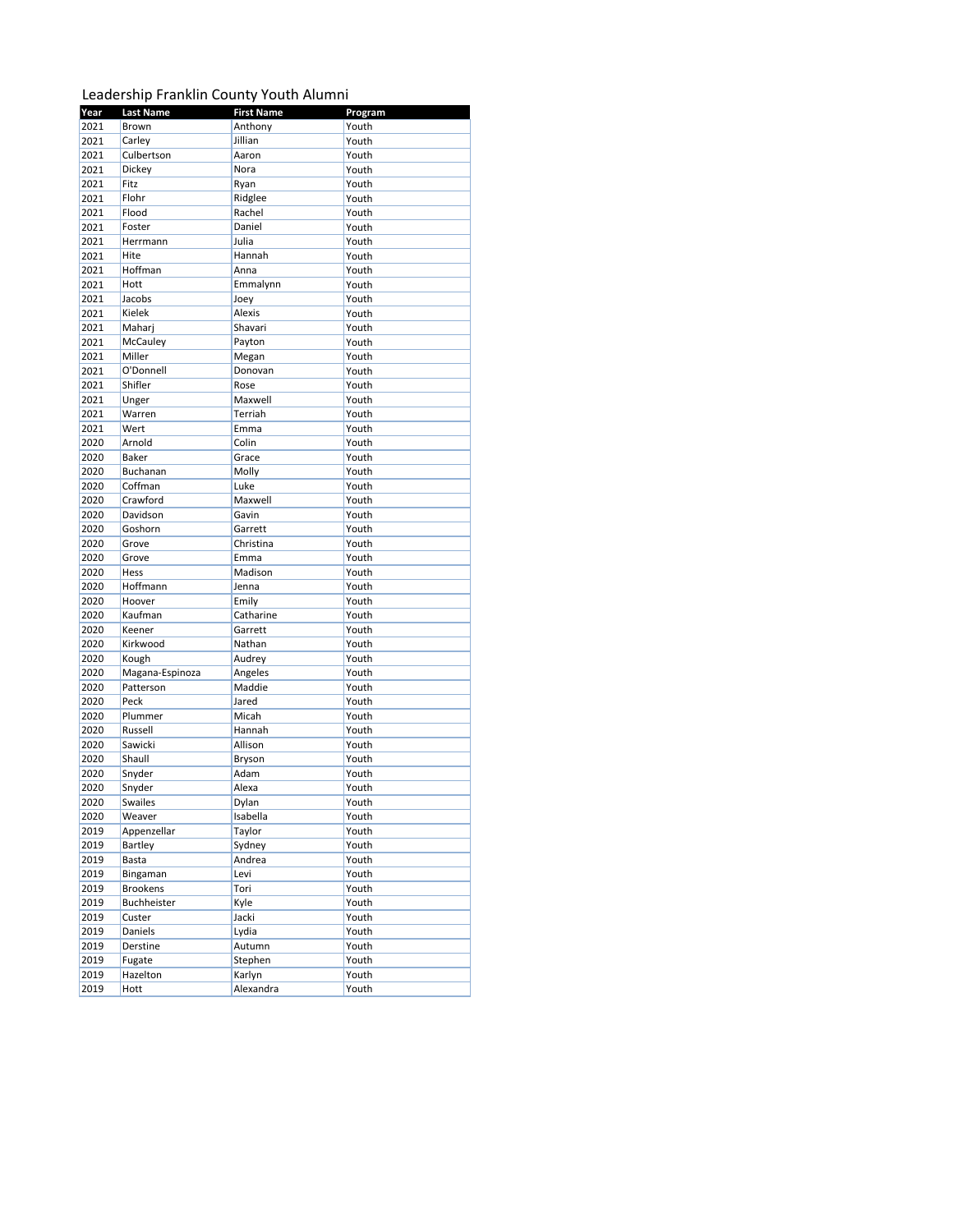| 2019 | Jackson        | Andrew         | Youth |
|------|----------------|----------------|-------|
|      |                |                |       |
| 2019 | Miller         | Gabriel        | Youth |
| 2019 | Miller         | Jessie         | Youth |
| 2019 | Mozingo        | Sarah          | Youth |
| 2019 | Ninan          | Naveen Thomas  | Youth |
|      |                |                |       |
| 2019 | Ramsey         | Lauren         | Youth |
| 2019 | Rowland        | LaRanda        | Youth |
| 2019 | Stouffer       | Lidia          | Youth |
| 2019 | Synder         | Ella           | Youth |
|      |                |                |       |
| 2019 | Welty          | Brenton        | Youth |
| 2019 | Winters        | Ryan           | Youth |
| 2018 | Coder          | Harold         | Youth |
| 2018 | Crawford       | Natalie        | Youth |
|      |                |                |       |
| 2018 | Culver         | Prudence       | Youth |
| 2018 | Ellis          | Camaryn        | Youth |
| 2018 | Hall           | Malia          | Youth |
| 2018 | Herrera        | Ana            | Youth |
|      |                |                |       |
| 2018 | Hershey        | Madison        | Youth |
| 2018 | Kunuthuru      | Akhila         | Youth |
| 2018 | Leighty        | Corinne        | Youth |
|      |                |                |       |
| 2018 | McGee          | Katie          | Youth |
| 2018 | McNulty        | Elena          | Youth |
| 2018 | Meehan         | Sean           | Youth |
| 2018 | Micaela        | Dougherty      | Youth |
| 2018 | Reid           |                |       |
|      |                | Samuel         | Youth |
| 2018 | Risbon         | Halei          | Youth |
| 2018 | Rosenberry     | <b>Brenna</b>  | Youth |
| 2018 | Rowland        | Desirae        | Youth |
|      | Shaffer        |                |       |
| 2018 |                | Secret         | Youth |
| 2018 | Shearer        | Kenna          | Youth |
| 2018 | Snyder         | Elijah         | Youth |
| 2018 | Story          | Lydia          | Youth |
|      |                |                |       |
| 2018 | Stouffer       | Jealee         | Youth |
| 2018 | Velaquez       | Emily          | Youth |
| 2017 | Allen          | Jack           | Youth |
| 2017 | Amdeta         | Hana           | Youth |
|      |                |                |       |
| 2017 | Banfe          | Grace          | Youth |
| 2017 | Beard          | Isabel         | Youth |
| 2017 | <b>Beelitz</b> | Kyle           | Youth |
| 2017 | Burkholder     | Cameron        | Youth |
|      |                |                |       |
| 2017 | Campbell       | Adian          | Youth |
| 2017 | Dougherty      | Alexis         | Youth |
| 2017 | Effland        | Sharon         | Youth |
| 2017 | Glatz          | Star           | Youth |
|      |                |                |       |
| 2017 | Harmon         | Oliva          | Youth |
| 2017 | Hott           | Ken            | Youth |
| 2017 | Leary          | Mackenzie      | Youth |
| 2017 | Louder         | Kristen        | Youth |
|      |                |                | Youth |
| 2017 | Mellott        | Madison        |       |
| 2017 | Mickey         | <b>Brianna</b> | Youth |
| 2017 | Milback        | Ella           | Youth |
| 2017 | Miller         | Corrine        | Youth |
| 2017 | Montgomery     | Darnell        | Youth |
|      |                |                |       |
| 2017 | Myers          | Kaitlyn        | Youth |
| 2017 | O'Donnell      | Taylor         | Youth |
| 2017 | Shank          | Kelly          | Youth |
| 2017 | Stahlman       | Laura          | Youth |
|      |                |                |       |
| 2017 | Steven         | Bergen         | Youth |
| 2017 | Watkins        | Janae          | Youth |
| 2016 | Armstrong      | Makenzie       | Youth |
| 2016 | Boos           | Kalynn         | Youth |
|      |                |                |       |
| 2016 | Bowser         | Kaitlyn        | Youth |
| 2016 | <b>Burke</b>   | Ariana         | Youth |
| 2016 | <b>Buselli</b> | Victoria       | Youth |
| 2016 | Cavanaugh      | Paige          | Youth |
|      |                |                |       |
| 2016 | Crouse         | Julie          | Youth |
| 2016 | DeCarli        | Jacob          | Youth |
| 2016 | Eyler          | Caley          | Youth |
| 2016 | Goodrich       | Lorrie         | Youth |
|      |                |                |       |
| 2016 | Griffin        | Collin         | Youth |
| 2016 | Hoffmann       | Alyson         | Youth |
| 2016 | Jones          | Sydney         | Youth |
|      |                |                |       |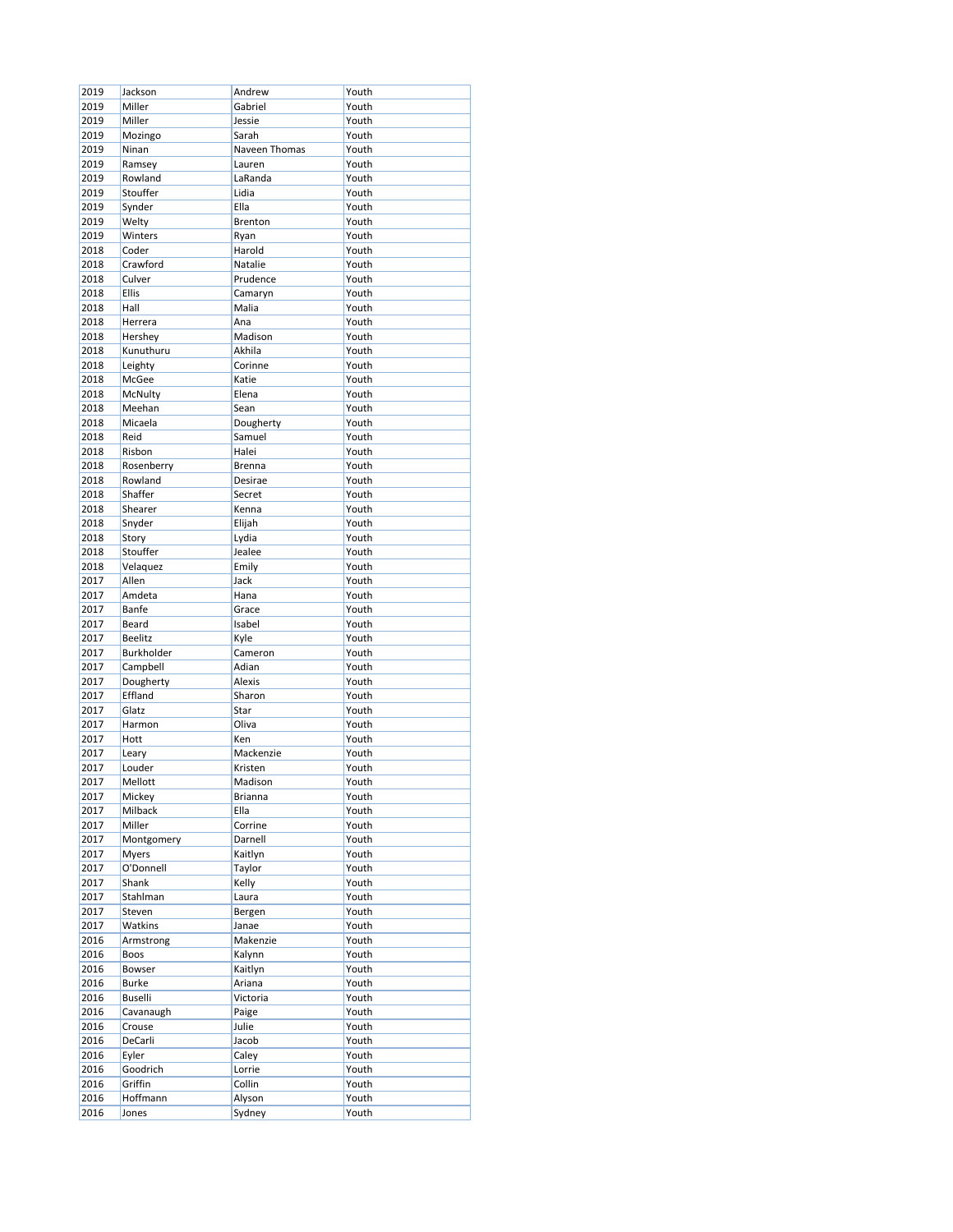| 2016 | Lopez          | Angelica  | Youth |
|------|----------------|-----------|-------|
| 2016 | Newell         | Emma      | Youth |
| 2016 | Reid           | Jacob     | Youth |
| 2016 | Ressler        | Sydni     | Youth |
| 2016 | Rhoads         | Kayla     | Youth |
| 2016 | Roseborough    | Kennedy   | Youth |
| 2016 | Rotz           | Derek     | Youth |
| 2016 | Synder         | Morgan    | Youth |
| 2016 | Venkatesh      | Kirti     | Youth |
| 2016 | Warrenfeltz    | Kaylee    | Youth |
| 2016 | Wenger         | Avery     | Youth |
| 2015 | Becker         | Janelle   | Youth |
| 2015 | <b>Bock</b>    | Marleena  | Youth |
| 2015 | Campbell       | Albany    | Youth |
| 2015 | Carlson        | Natalie   | Youth |
| 2015 | Doorfee        | Albert    | Youth |
| 2015 | <b>Ellis</b>   | Ashlyn    | Youth |
| 2015 | Fritz          | Cassidy   | Youth |
| 2015 | Herrington     | Justin    | Youth |
| 2015 | Hovetter       | Kalee     | Youth |
| 2015 | Jentzsch       | Kaleb     | Youth |
| 2015 | Jones          | Chloe     | Youth |
| 2015 | Kerstetter     | Abbigail  | Youth |
| 2015 | Louis          | Adhassa   | Youth |
| 2015 | Maun           | Colby     | Youth |
| 2015 | Orange         | Bailey    | Youth |
| 2015 | Orner          | Paige     | Youth |
| 2015 | Pettit         | Anna      | Youth |
| 2015 | Rathel         | Zachary   | Youth |
| 2015 | Stahlman       | Hannah    | Youth |
| 2015 | <b>Stevens</b> | Thatcher  | Youth |
| 2015 | Swankler       | MaraBeth  | Youth |
| 2015 | Swartz         | Tori      | Youth |
| 2015 | Weber          | Catharine | Youth |
| 2015 | Wiley          | Kara      | Youth |
| 2015 | Ziebarth       | Abigail   | Youth |
| 2014 | <b>Becker</b>  | Jordan    | Youth |
| 2014 | Benedict       | John      | Youth |
| 2014 | Benschoff      | Luke      | Youth |
| 2014 | Delgado        | Melyssa   | Youth |
| 2014 | Dukehart       | Lauren    | Youth |
| 2014 | Esch           | Kristina  | Youth |
| 2014 | Famulare       | Hannah    | Youth |
| 2014 | Freeman        | Kendra    | Youth |
| 2014 | Grove          | Jessica   | Youth |
| 2014 | Kable          | Morgan    | Youth |
| 2014 | Machic         | Cynthia   | Youth |
| 2014 | Martin         | Jack      | Youth |
| 2014 | McPherson      | Trent     | Youth |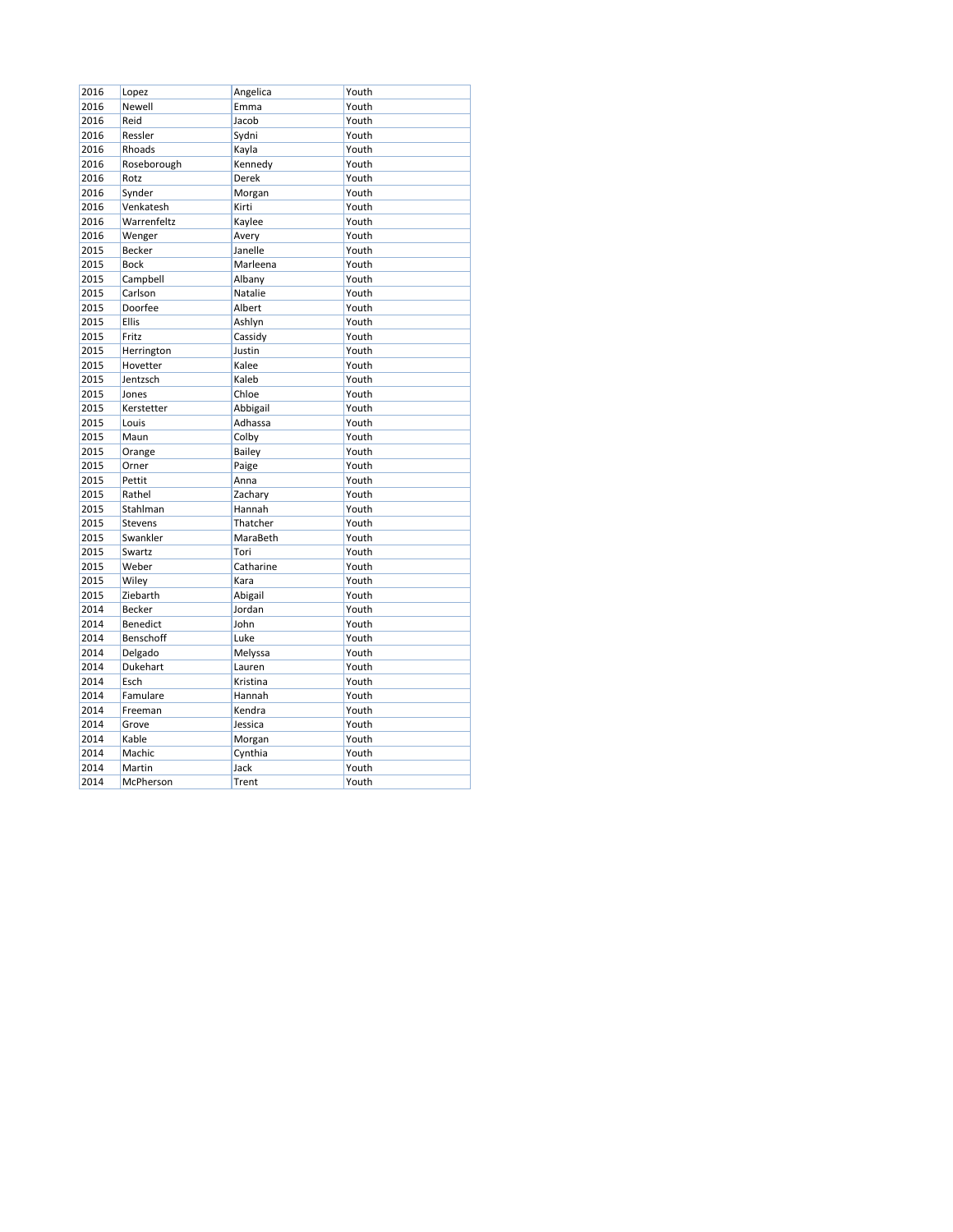| 2014         | Mosser                 | Carly             | Youth          |
|--------------|------------------------|-------------------|----------------|
| 2014         | Nazario                | Veronica          | Youth          |
| 2014         | Pensinger              | Marley            | Youth          |
| 2014         | Poe                    | Lexy              | Youth          |
| 2014         | Powers                 | Annie             | Youth          |
| 2014         | Robinson               |                   | Youth          |
|              |                        | Margaret          | Youth          |
| 2014         | Schur                  | Chandler          |                |
| 2014         | Scofield               | Chelsea           | Youth          |
| 2014         | Smith                  | Kaylee            | Youth          |
| 2014         | Spoonhour              | Jared             | Youth          |
| 2014         | Yarish                 | Caroline          | Youth          |
| 2013         | <b>Bartlett</b>        | Rachel            | Youth          |
| 2013         | Becker                 | Jessica           | Youth          |
| 2013         | <b>Benedick</b>        | Jake              | Youth          |
| 2013         | Bigham                 | <b>Nick</b>       | Youth          |
| 2013         | Feldman                | Ben               | Youth          |
| 2013         | Garnand                | Alexandra         | Youth          |
| 2013         | Hoffeditz              | Victoria          | Youth          |
| 2013         | King                   | Samantha          | Youth          |
| 2013         | Leab                   | <b>Brittany</b>   | Youth          |
| 2013         | Lechleitner            | Sarah             | Youth          |
| 2013         | McLaughlin             | Amanda            | Youth          |
| 2013         | Payne                  | Christopher       | Youth          |
| 2013         | Poe                    | <b>Brooke</b>     | Youth          |
| 2013         | Pollock                |                   | Youth          |
| 2013         |                        | Tony<br>Noel      | Youth          |
|              | Robinson               |                   |                |
| 2013         | <b>Sites</b>           | Colby             | Youth          |
| 2013         | Smith                  | Brya              | Youth          |
| 2013         | Stouffer               | Shelby            | Youth          |
| 2013         | Turner                 | Olivia            | Youth          |
| 2013         | Ulrich                 | Danielle          | Youth          |
| 2013         | White                  | Kendall           | Youth          |
| 2013         | Yoder                  | Victoria          | Youth          |
| 2013         | Zeger                  | Melissa           | Youth          |
| 2012         | <b>Bock</b>            | Austin            | Youth          |
| 2012         | Bolton                 | Samantha          | Youth          |
| 2012         | Bowling                | Caitlyn           | Youth          |
| 2012         | Clark                  | Teeana            | Youth          |
| 2012         | Collins                | Zachary           | Youth          |
| 2012         | <b>Delis</b>           | Pablo             | Youth          |
| 2012         | Gamble                 | Bethany           | Youth          |
|              |                        |                   |                |
| 2012         | Hammon                 | Jillian           | Youth          |
| 2012         | Hann                   | lan               | Youth          |
| 2012         | Hornbaker              | Elizabeth         | Youth          |
| 2012         | King                   | Jaron             | Youth          |
| 2012         | LaPole                 | Nathaniel         | Youth          |
| 2012         | Leab                   | Clayton           | Youth          |
| 2012         | Louder                 | Megan             | Youth          |
| 2012         | Ott                    | Terry             | Youth          |
| 2012         | Petit                  | Grayson           | Youth          |
| 2012         | Reasner                | Tyler             | Youth          |
| 2012         | Russell                | Lance             | Youth          |
| 2012         | Shank                  | Emily             | Youth          |
| 2012         | <b>Sites</b>           | Kearie            | Youth          |
| 2012         | Wiesniewski            | Devynn            | Youth          |
|              |                        |                   |                |
| 2011         | Arrestad               | Zac               | Youth          |
| 2011         | Corcoran               | Mary Kate         | Youth          |
| 2011         | Davis                  | Lizzie            | Youth          |
| 2011         | Effland                | Mary              | Youth          |
| 2011         | Fritz                  | Savannah          | Youth          |
| 2011         | Gerlach                | Jon               | Youth          |
| 2011         | Gilbert                | Stephanie         | Youth          |
| 2011         | Jackson                | Victoria          | Youth          |
| 2011         | Jones                  | Kathleen          | Youth          |
| 2011         | Lougheed               | Hanna             | Youth          |
| 2011         | Mowery                 | Ashley            | Youth          |
| 2011         | Muthami                | Eric              | Youth          |
| 2011         | Pasley                 | Nichole           | Youth          |
| 2011         | Reed                   | Jade              | Youth          |
|              |                        |                   | Youth          |
|              |                        |                   |                |
| 2011         | Snyder                 | Ryan              |                |
| 2011<br>2011 | Staniszewski<br>Staver | Justine<br>Colton | Youth<br>Youth |